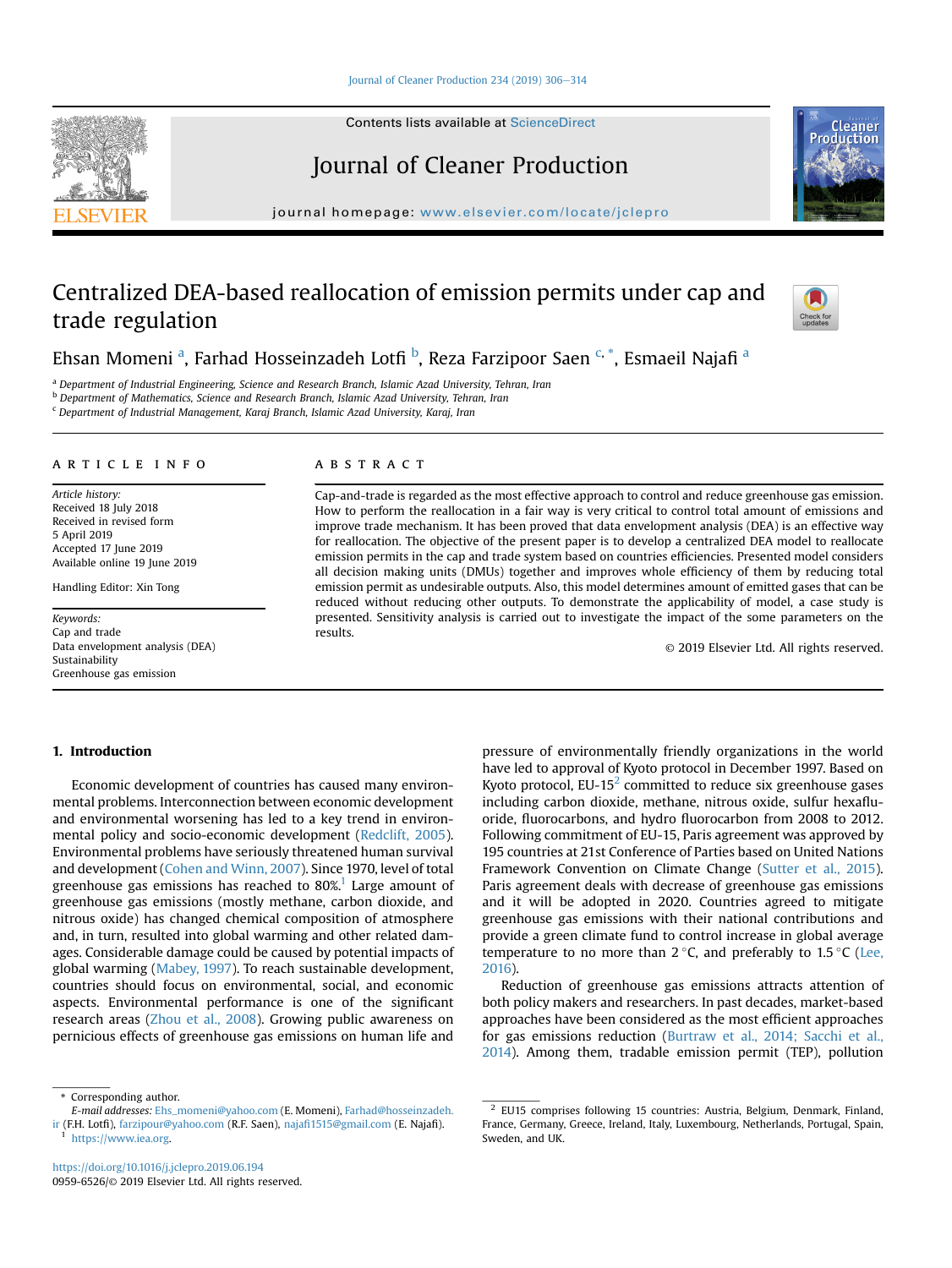tax, emission trading system (ETS), and cap and trade are worthwhile to mention. Cap and trade is the most preferred approach since it enables scientists and authorities to control reallocation and amount of gas emissions in different countries that are crucial for improving performance and sustainable development [\(Betsill](#page-7-0) [and Hoffmann, 2011; Wagner, 2013](#page-7-0)).

Despite different approaches that have been proposed for allocating emission permits to countries, there is no reference addressing a centralized approach that incorporates cap of emissions on countries. In this paper, we propose a centralized approach based on data envelopment analysis (DEA) to deal with cap and trade policy for controlling emissions and trading emissions in countries. We consider total permitted amount of emissions as cap. If countries' emitted gases are higher than predetermined emission level, countries should reduce their gas emissions or they should buy emission allowances from trading market. On the other hand, countries with lower gas emissions can emit more or can sell their emission allowances to other buyers ([Dong et al., 2016; Du et al.,](#page-8-0) [2015\)](#page-8-0). Thus, countries can trade their emission permits with each other. Objective of this paper is to present an approach for assessing performance of all countries based on their inputs and outputs to reallocate emission permits as an undesirable output so that total emissions are deducted from a predetermined cap. Also, in this approach highest emission deduction without damaging other outputs is determined. We believe that this paper has following contributions:

- All countries are considered simultaneously. Thus, reallocation of emission allowance is fair.
- Our proposed model considers cap for total emission permits.
- In our model, emission trade among countries is allowed.
- Price of buying and selling of emission permits can be given.<br>• Maximum amount of emission reduction without decreasin
- Maximum amount of emission reduction without decreasing other outputs is determined.

The rest of this paper is organized as follows: literature review is described in Section 2. In Section [3](#page-2-0), we develop a new DEA model for reallocation of emission permits. A case study and sensitivity analysis are discussed in Sections [4 and 5](#page-3-0), respectively. Managerial implications are given in Section [6](#page-5-0). Concluding remarks are provided in final section.

## 2. Literature review

## 2.1. Approaches for market based emission permits

Nowadays, due to harmful impact of excessive greenhouse gas emissions, trading market-based approaches are taken into account. Several models for carbon emission allowance in trading markets exist among which TEP, pollution tax, emission trading system (ETS), and cap and trade are the most preferred approaches (e.g., [Baumol and Oates, 1988; Zhao, 2003; Eriksson and Vamling,](#page-7-0) [2006; Bulteau, 2012; Parry, 1995; Nannerup, 2001; Vossler et al.,](#page-7-0) [2013; Cl](#page-7-0)ò [et al., 2013; Bryant, 2016; Salant, 2016; Shen et al., 2016](#page-7-0)).

TEP system can result in considerable reduction of pollution with minimum cost as they balance marginal abatement costs using different sources ([Baumol and Oates, 1988](#page-7-0)). Emission tax is another policy for environmental protection. Although appropriate level of tax can largely impact gas emission, determining right level of tax is complicated as it requires precise information on cost functions of marginal abatement [\(Ellerman, 2005](#page-8-0)). European Union Emissions Trading System (EUETS) is one of the first trading plans in greenhouse gas emissions in the world. It started in 2005 and aimed to face global warming [\(Ellerman and Buchner, 2007\)](#page-8-0). EUETS is considered as the main foundation of EU climate policy [\(Wagner,](#page-8-0) [2004; EuropeanCommission, 2008](#page-8-0)). [Wu et al. \(2013\)](#page-8-0) indicated that cap-and-trade mechanism is better than other control methods. Cap-and-trade mechanism is an effective way that focuses on efficient allocation of emission allowances to control harmful emissions. In this way, a cap is set on total amount of greenhouse gases. Within the cap, firms receive or buy emission allowances which can exchange with each other. In addition, they are permitted to get small amount of international credits from emission-saving projects around the world [\(European Commission,](#page-8-0) [2008\)](#page-8-0). Therefore, we need to determine emission allowances given cap so that all countries agree on it. In such a case, 'allowances' for emissions are offered for selling or buying and as a result can be traded. Countries have to monitor and report their emissions and convince authorities to give enough allowances to cover their emissions. If reallocated of emission permits is lower than their current emissions, they should decrease emissions or should buy emission permits from others in trade market. In contrast, if environmental performance of a country is good and has lower gas emission than reallocated emission permit, it is allowed to emit more gas or it can sell its extra permit to other countries. This lets countries to find economic ways for reallocating and reducing emissions. Hence, for controlling total emission and improving environmental impacts, it is crucial to observe reallocation of emission permit.

## 2.2. Allocating emission allowance

A common approach in emission allocation is grandfathering (GF) method in which amount of gas emission is allocated based on historical data [\(Goulder et al., 1999\)](#page-8-0). However, GF is not fair as "dirty" firms get more generous allocations than "clean" firms ([Åhman et al., 2007\)](#page-7-0). Europe is not willing to use GF method ([Sterner and Muller, 2008](#page-8-0)).

Another allocation procedure is periodic reallocation of allowances. Periodic reallocation treats existing and new entrants units fairly and also it reduces incentives of existing units to profit from their own allowances. In this case, companies should adjust their outputs to get more allowance. However, as addressed by [Lozano](#page-8-0) [et al. \(2009\),](#page-8-0) this procedure has some weaknesses such as high administrative costs and more complexity.

[Fischer and Fox \(2004\)](#page-8-0) presented output-based allocation (OBA) method to improve the disadvantages of previous methods. However, OBA is based on outputs and ignores inputs of production. As a result, OBA leads to increase of production and increase of emissions. Therefore, OBA increases total amount of emission. Consequently, it is needed to use an approach that takes into account both inputs and outputs. As a result, performance-based DEA procedure was suggested to resolve the problems [\(Amirteimoori and](#page-7-0) [Kordrostami, 2005; Gomes and Lins, 2008](#page-7-0)). DEA is a linear programming technique which is used to assess relative efficiency of decision making units (DMUs). DEA was introduced by [Charnes](#page-8-0) [et al. \(1978\).](#page-8-0)

[Andersen and Bogetoft \(2007\)](#page-7-0) proposed a DEA model to allocate catch allowance to a group of fisheries. They evaluated effect of tradable allowance on firm's ability to decrease inputs and increase outputs. [Lozano et al. \(2009\)](#page-8-0) deal with centralized DEA approach for reallocating emission permits using three objectives separately: minimizing undesirable total emissions, maximizing aggregated desirable production, and minimizing consumption of inputs. [Amirteimoori and Tabar \(2010\)](#page-7-0) presented a DEA-based method for allocating fixed resources or costs across a set of DMUs. [Bi et al.](#page-7-0) [\(2011\)](#page-7-0) introduced a model to assess targets and resource allocation based on DEA. [Hosseinzadeh Lot](#page-8-0)fi et al. (2013) proposed an allocation method based on common dual weight. [Wu et al. \(2013\)](#page-8-0) introduced bargaining game based DEA to make competition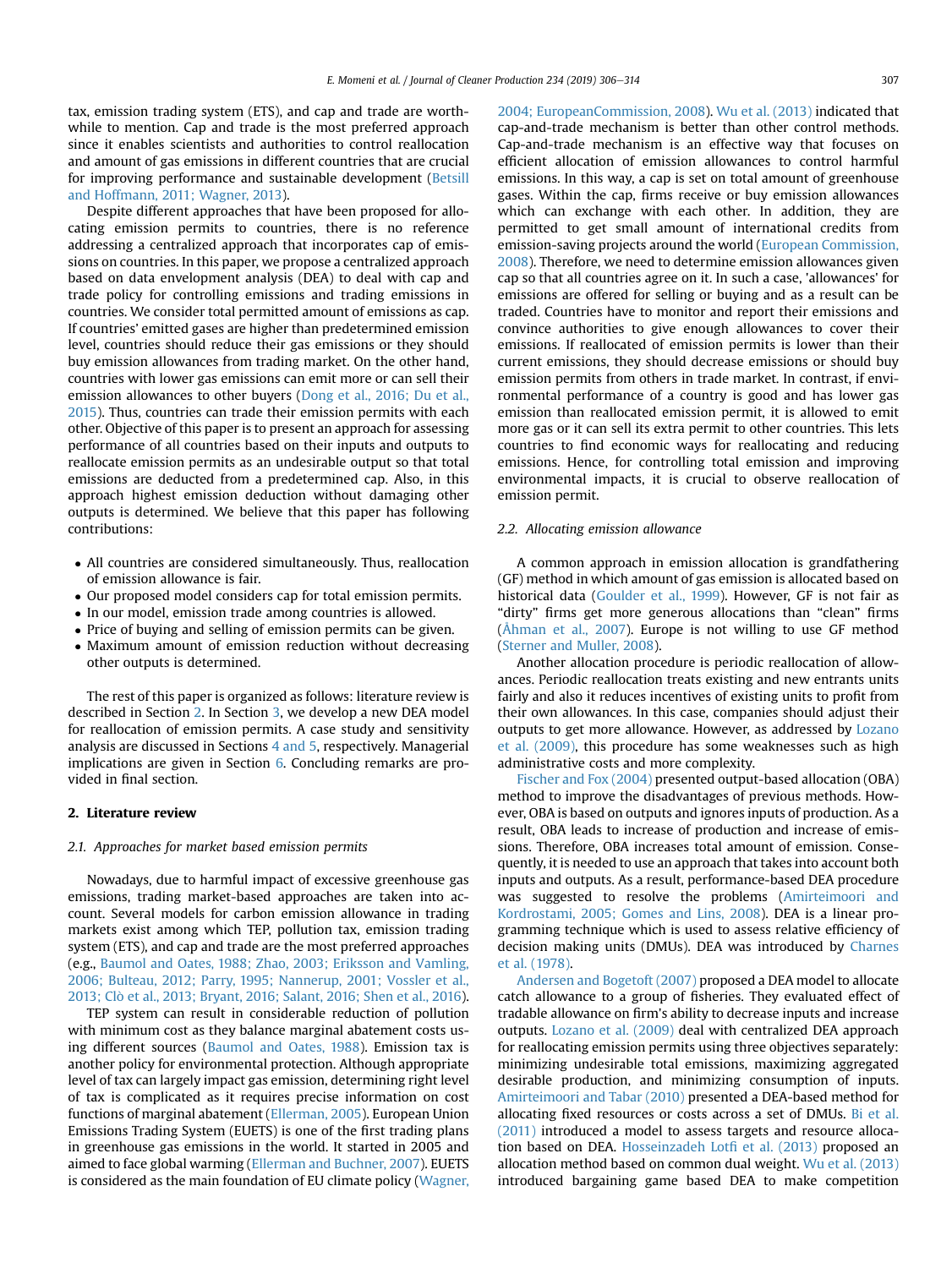<span id="page-2-0"></span>among DMUs and set a common weight for all DMUs. They also applied it in agricultural greenhouse gas emissions from 15 European Union members. They concluded that efficient countries are allowed to emit more and inefficient countries have to emit less. [Sun et al. \(2014\)](#page-8-0) employed an allocation mechanism to control total emission level of DMUs in individual and central scenario, separately. It does not allow trading emission among DMUs and it only wants to cut it down. [Wang et al. \(2013\)](#page-8-0) proposed zero sum gain DEA model to allocate  $CO<sub>2</sub>$  emission allowance over 30 administrative regions of China. Emissions allowance is allocated to realize national CO<sub>2</sub> emissions' reduction target. They applied model for several scenarios of economic growth,  $CO<sub>2</sub>$  emissions, and energy consumption. [Feng et al. \(2015\)](#page-8-0) indicated that persuading DMUs into an agreement in centralized reallocation is difficult and they provided an improved two-step procedure to mitigate this problem. To help decision makers to allocate resources, [Wu et al. \(2016\)](#page-8-0) combined context-dependent DEA and multiple objective linear programming (MOLP). [Wu et al. \(2018\)](#page-8-0) presented a DEA model to allocate emission permits that ensures production stability of each DMU before and after allocation. In their model, total amount of emission permits remains constant and does not decrease. Also, their model does not take into account all DMUs together and cannot consider trading price.

In this paper, we develop a new DEA model in presence of cap and trade policy to reallocate emission permits among countries. We use DEA since it does not require weights of criteria from decision makers. Reallocation of emission permits among countries is performed based on results of DEA model. Note that total allowed emissions is considered as a cap. Here, amount of emitted gas is treated as undesirable output. If emitted gas of countries is higher than the reallocated amount, countries should reduce their emissions or they should buy emission permits from other countries in emissions trading market. On the other hand, countries with lower gas emissions can emit more gas or they can sell their emission permits. Thus, it is possible to have a trade among countries. In addition, we identify allowed reduction of total undesirable output such that this reduction does not damage other desirable outputs. Finally, a case study and sensitivity analysis will be discussed to reflect capability of proposed model.

### 3. Centralized DEA-based reallocation model

In traditional reallocation approaches, members (countries) are considered separately while the centralized approach brings members together. Emission permits are reallocated to countries based on their efficiencies and cap is total permitted amount of reallocated emission permits. In our model, the amounts that should be decreased or increased are determined. So, countries can trade their emission permits with each other. Our centralized DEA model not only can take into account undesirable output, but also can consider nondiscretionary inputs. Also, in our model, the highest emission reductions without damaging other outputs are determined.

Suppose that there are N homogeneous DMUs (countries) that DMU<sub>i</sub>  $(j = 1,2, ..., N)$  and DMU<sub>p</sub>  $(p = 1,2,...,N)$  are controlled by a central authority. Each DMU consumes M inputs  $X_i =$  $(x_{1i}, x_{2i}, ..., x_{Mi})$  to produce S-1 desirable outputs  $Y_i = (y_{2i}, y_{3i}, ..., y_{Si})$ and one undesirable output  $y_{1i}$  (gas emission). [Table 1](#page-3-0) displays used nomenclatures in this paper.

In addition, central authority would like each country to produce desirable outputs as much as possible and undesirable outputs as low as possible for given levels of inputs. DMUs want to increase relative efficiency by augmenting production rate. To this end, they should use minimum inputs to produce maximum desirable outputs and minimum undesirable output so that total undesirable output should not exceed pre-determined amount  $(\alpha)$ . Our proposed model is as follows:

$$
\begin{array}{lll}\n\text{MinZ} &= \sum_{p=1}^{N} \theta_p + \varepsilon \times \Big( \sum_{p=1}^{N} c \cdot n_{1p}^- - \sum_{p=1}^{N} c \cdot n_{1p}^+ \Big) + \varepsilon \times q & (3) \\
\text{s.t:} & \sum_{j=1}^{N} \lambda_{jp} x_{ij} = \theta_p x_{ip} - S_{ip}^- & i = 1, 2, \dots, M \quad p = 1, 2, \dots, N \\
& \sum_{j=1}^{N} \lambda_{jp} y_{rj} = y_{rp} + S_{rp}^+ & r = 2, 3, \dots S \quad p = 1, 2, \dots, N \\
& \sum_{j=1}^{N} \lambda_{jp} y_{1j} = y_{1p} + n_{1p}^+ - n_{1p}^- & p = 1, 2, \dots, N \\
& \sum_{p=1}^{N} \sum_{j=1}^{N} \lambda_{jp} y_{1j} = \alpha - l + q & p = 1, 2, \dots, N \\
& \sum_{p=1}^{N} n_{1p}^- - \sum_{p=1}^{N} n_{1p}^+ \ge \sum_{j=1}^{N} y_{1j} - \alpha & \\
& \lambda_{jp} \ge 0 \,, S_{ip}^- \ge 0 \,, S_{rp}^+ \ge 0 \,, n_{1p}^+ \ge 0 \,, n_{1p}^- \ge 0 \,, l \ge 0 \,, q \ge 0\n\end{array}
$$
\n(3)

Model (3) seeks to minimize all DMU's inputs radially (proportionally) and undesirable outputs without reducing desirable outputs. Here,  $\theta_p$  is defined as relative efficiency score of pth DMU that is less than 1. Here,  $\varepsilon$  is non-Archimedean infinitesimal value which is very small and positive real number and  $c$  is selling or buying price. Variables $S_{ip}^-$ ,  $S_{rp}^+$  in the first and second constraints are slack variables which express difference among virtual inputs/outputs and appropriate inputs/outputs of DMUs. Note that  $\alpha$  should be less than total amount of undesirable output $(\alpha \leq \sum_{p=1}^{N} \sum_{j=1}^{N} \lambda_{jp} y_{1j}).$ 

**Theorem 1.** Suppose that  $\theta_p$  is optimal value. If  $\theta_p = 1$ , DMU<sub>p</sub> is efficient and  $n^+_{1p} = n^-_{1p} = 0$ .

**Proof:** DMU<sub>p</sub> is efficient if  $\theta_p = 1$  and efficient frontier consists of efficient DMUs. Coordinates of projected DMUs on efficient frontier are same as their original coordinates (i.e.  $\sum_{j=1}^{N} \lambda_{jp}^{*} y_{1j} = y_{1p}$ ). Given third constraint, we haven  $1_{p} - n_{1p}^{-} = 0$ . Since this model is linear programming, optimal solution is chosen from set of basic feasible solutions. Given that two linearly dependent variables cannot be both basic, at least one of them should be non-basic and its value is zero, i.e.,  $n_{1p}^+$   $n_{1p}^- = 0$ . Hence, given $n_{1p}^+ = n_{1p}^- = 0$ , we haven $n_{1p}^+ = n_{1p}^- = 0$ . This means that emission allowance for considered DMU is correct and there is no need to change it. Otherwise, DMU under evaluation is inefficient so it needs to trade emission allowance.

In the first constraint of model (3) the variable  $\theta$  is proportional reduction applied to all inputs of  $p^{th}$  DMU to improve efficiency. This reduction is applied to all inputs and results in a radial movement towards the envelopment surface while desirable outputs can simultaneously increase in the second constraint of model (3). Since all DMUs are considered comprehensively, each DMU does not determine its allocation separately. Consequently, model (3) determines DMUs that their initial emission allowances are lower than their reallocated amount of gas emission ( $n_{1p}^+>$ 0). Thus, these DMUs are allowed to increase their undesirable outputs so that other desirable outputs are also increased and they reach to efficiency level. On the other hand, these DMUs can sell their emission permits to other countries. Model (3) also determines DMUs which have extra gas emissions ( $n_{1p}^-$  > 0). These sorts of DMUs should reduce their gas emissions or buy additional emission allowance. These are included in third constraint of model (3). The fourth constraint indicates that total emitted gas by countries should not exceed predetermined cap  $\alpha$  so that it does not damage other outputs. If specified reduction is higher than what can be realized, qwill be positive to prevent too much pressure and it will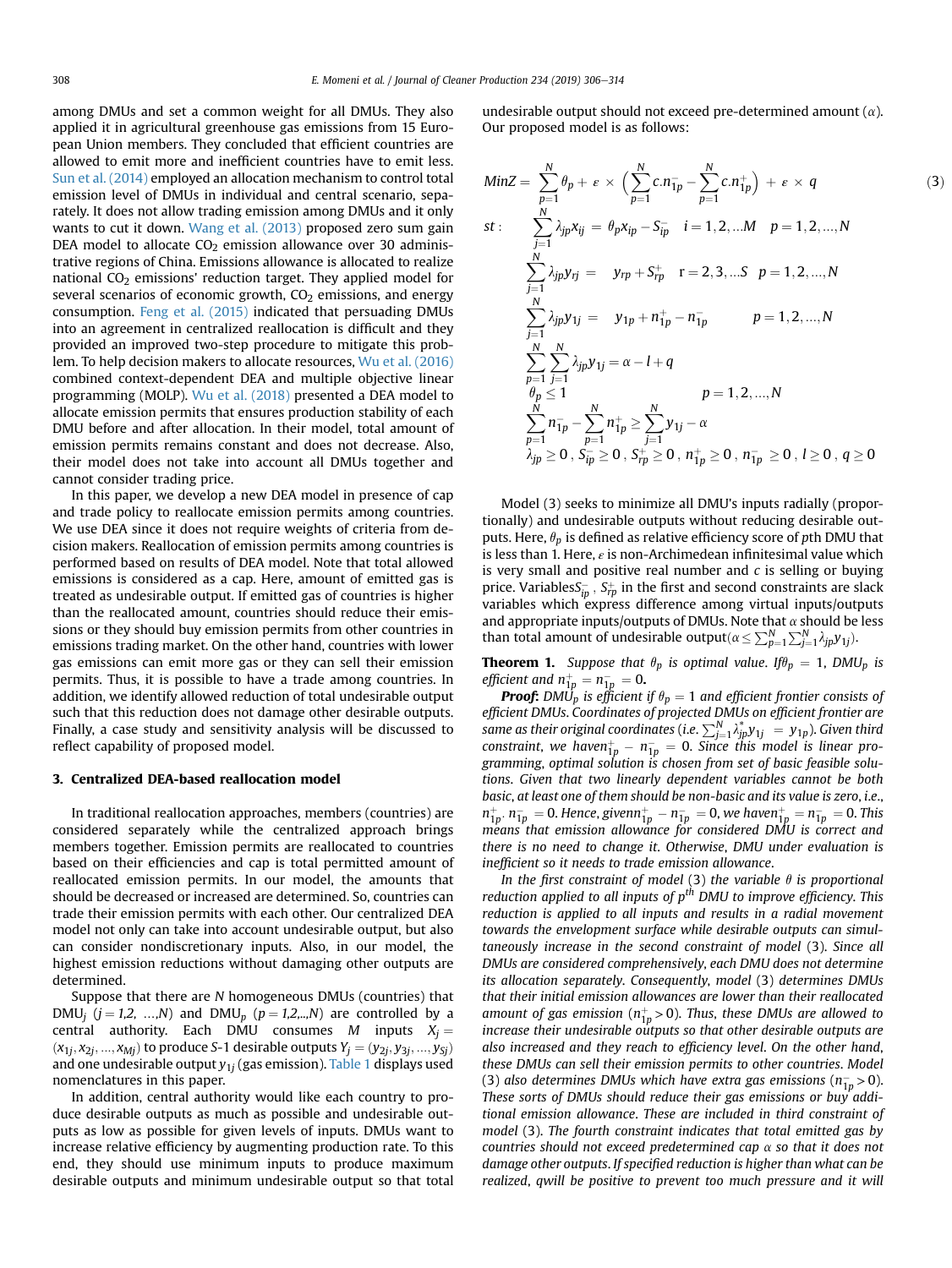<span id="page-3-0"></span>Table 1 The nomenclatures used in this paper.

| Symbol             | Definition                                                          | Symbol                | Definition                                                              |
|--------------------|---------------------------------------------------------------------|-----------------------|-------------------------------------------------------------------------|
| j, $p = 1, 2, , N$ | Set of DMUs                                                         |                       | Cap of total undesirable output                                         |
| $i = 1, 2, , M$    | Set of inputs                                                       |                       | Reduction of total undesirable output                                   |
| $r = 1$            | Index of undesirable outputs                                        |                       | Over reduction of total undesirable output                              |
| $r = 2.3$ , S      | Set of desirable outputs                                            | $x_{ii}$              | Amount of ith input for $DMU_i$ or $DMU_p$                              |
| $\lambda_{\rm ip}$ | The intensity vector corresponding to $DMUi$ in benchmark of $DMUi$ | $y_{ri}$              | Amount of ith desirable output for DMU <sub>i</sub> or DMU <sub>n</sub> |
| $S_{\text{ip}}^-$  | Excess usage of ith input for $DMUi$                                | $y_{1i}$              | Amount of undesirable output for $DMU_i$ or $DMU_n$                     |
| $S_{\Gamma D}^+$   | Shortfall of rth desirable output for $DMU_{p}$                     | $\theta_{\textit{D}}$ | Relative efficiency score for pth DMU                                   |
| $n_{1p}^-$         | Amount of undesirable output which has to be decreased for pth DMU  | £                     | Non-Archimedean small and positive number                               |
| $n_{1p}^+$         | Amount of undesirable output which can be increased for pth DMU     |                       | Selling or buying price                                                 |

damage other desirable output of DMUs. The fifth constraint emphasizes that relative efficiency scores should not be more than 1. The last constraint of model (3) ensures that difference between total amount that should be decreased and can be increased is at least as much as difference between total gas emissions and cap. Objective function of model (3) minimizes ratio of inputs( $\theta_p$ ), total amount of emitted gas more than reallocated emission allowance (n $_{\mathrm{1p}}$ ), and over-reduction of total allocation which disrupt production system and affect desirable outputs $(q)$ . On the other hand, the objective function maximizes amount of allowances that can be sold (n $_{1p}^+$ ).

Theorem 2. The proposed model always has a feasible solution.

Proof: It is obvious that following expressions are feasible for all constraints of model (3),  $\theta_p = 1$ ,  $\lambda_p = e_p$ ,  $S_p^- = 0$ ,  $S_p^+ = 0$ ,  $l = 0$ ,  $q = \sum_{p=1}^{N} y_{1p} - \alpha$ ,  $n_{1p}^+ = 0$ ,  $n_{1p}^- = 0$ . Therefore, model (3) has feasible solution.

**Theorem 3.** In every feasible solution for DMU<sub>p</sub>, the relative efficiency score of model (3) is greater than  $O(\theta_p > 0)$ .

**Proof:** Suppose that $\theta_p \leq 0$ . Then, given that inputs are positive, i.e.  $\mathrm{x}_{ip}\geq 0$ , we have  $\theta_p\mathrm{x}_{ip}\leq 0$ . As  $S^{-}_{ip}\geq 0$ , according to the first set of constraints  $\sum_{j=1}^N \lambda_{jp} x_{ij} \leq \theta_p x_{ip}$ ,  $\sum_{j=1}^N \lambda_{jp} x_{ij} \leq 0$ . Given that  $x_{ij}$  is positive, then  $\sum_{j=1}^N\lambda_{jp}\leq 0.$  However, since  $\lambda_{jp}\geq 0$  then  $\lambda_{jp}\,=\,0.$  On the other hand, in the second constraint, due to non-negativity of slacks,  $S_{rp}^+ \geq 0$ , we have  $\sum_{j=1}^{N} \lambda_{jp} y_{rj} \geq y_{rp}$ . As  $\lambda_{jp} = 0$ , therefore  $\sum_{j=1}^N \lambda_{jp} y_{rj} \ = 0.$  This leads to  $0 \ge y_{rp}$  which means that outputs are negative which is not correct. Thus,  $\theta_n > 0$ .

Theorem 4. Optimal value of objective function of model (3) is finite.

Proof: According to the fifth constraint of model (3) and Theorem 3, for each DMU there is  $0 < \theta_p \leq 1$ . Then, for all intended DMUs we have $0<\sum_{p=1}^N\theta_p\leq N$ , this means that the first part of the objective function  $\sum_{p=1}^N\theta_p$  and Min $\sum_{p=1}^N\theta_p$  are finite.  $\varepsilon$  is non-Archimedean small and positive value. Therefore,  $\varepsilon \times (\sum_{p=1}^{N} n_{1p}^- - \sum_{p=1}^{N} n_{1p}^+)$  +  $\epsilon \times q$  in the objective function approaches to zero. Consequently, the objective function is finite.

## 4. Case study

In this section, to investigate applicability of the proposed models we apply model (3) for "Organisation for Economic Cooperation and Development (OECD)". This is a unique forum where governments work together to address the economic, social, and environmental challenges of globalization. $3$  In addition, "Environmental Performance Review Program" of OECD provides assessments of country progress in achieving domestic and international environmental policy commitments [\(Lehtonen, 2005\)](#page-8-0). It acts as a central authority that promotes coordinated and innovative international action to accelerate progress towards sustainable development in their members. $4$  OECD has been widely used as benchmark for governments to facilitate and improve integration of environment and climate change into all aspects of development.<sup>5</sup> Hence, in the international level, OECD reports and guidelines and specially its policy recommendations have been broadly accepted by researchers, governments, and NGOs. Numerous related articles and researches, especially environmental scientists have considered OECD countries as a case study (Böhringer and Welsch, 2006; [Richels et al., 2009; Oberheitmann, 2010; Feng et al., 2015; Rashidi](#page-7-0) [et al., 2015](#page-7-0)).

Model (3) analyzes greenhouse gas emissions of 33 OECD countries  $(N = 33)$  and their total emitted gases. This model provides an efficient way to reallocate and trade emission permits in the cap and trade system. Also, it determines emitted gases that can be reduced without reducing other outputs. Difference between reallocated allowance and emitted gas should be traded among countries. Dataset consists of 4 inputs including population, labor force, total capital stock, and total energy consumptions. Also, there are 2 outputs including greenhouse gas (GHG) emissions and gross domestic product (GDP) which are regarded as undesirable and desirable outputs, respectively. Though we can use other inputs and outputs, the selected inputs and outputs are more common for evaluating performance of countries [\(Mavi et al., in press; Wu et al.,](#page-8-0) [2018; Feng et al., 2015](#page-8-0)).

Our centralized DEA model creates an integrated set of DMUs and improves whole efficiency of DMUs though the efficiency of some DMUs may be reduced. Therefore, DMUs are not independent of one another and their efficiencies influence and are influenced by each other and whole set, simultaneously. Also, DMUs are assumed to be homogeneous; because they convert the same kinds of resources/inputs to the same kinds of products/outputs. We select 4 inputs (population, labor force, capital stock, and energy consumption) and 2 outputs (GHG emission and GDP) that their reliable data are available. It should also be noted that our proposed model can consider other inputs and outputs. Due to differences in the economic and environmental structure of countries, given their inputs and outputs, different reallocations for OECD members are determined [\(Table 3](#page-5-0)).

Dataset dates back to 2014 which is obtained from International Energy Agency [\(www.iea.org\)](http://www.iea.org), Total Energy Statistical Year Book ([www.yearbook.enerdata.net\)](http://www.yearbook.enerdata.net), Eurostat ([www.europa.eu](http://www.europa.eu)), and OECD.STAT [\(www.stats.oecd.org\)](http://www.stats.oecd.org). [Table 2](#page-4-0) depicts dataset.

The proposed method can be used for each group of countries

<sup>4</sup> <http://www.oecd.org/dac/>.

<sup>5</sup> <http://www.oecd.org/dac/environment-development/>.

<sup>&</sup>lt;sup>3</sup> <http://www.oecd.org/about/members> and partners/.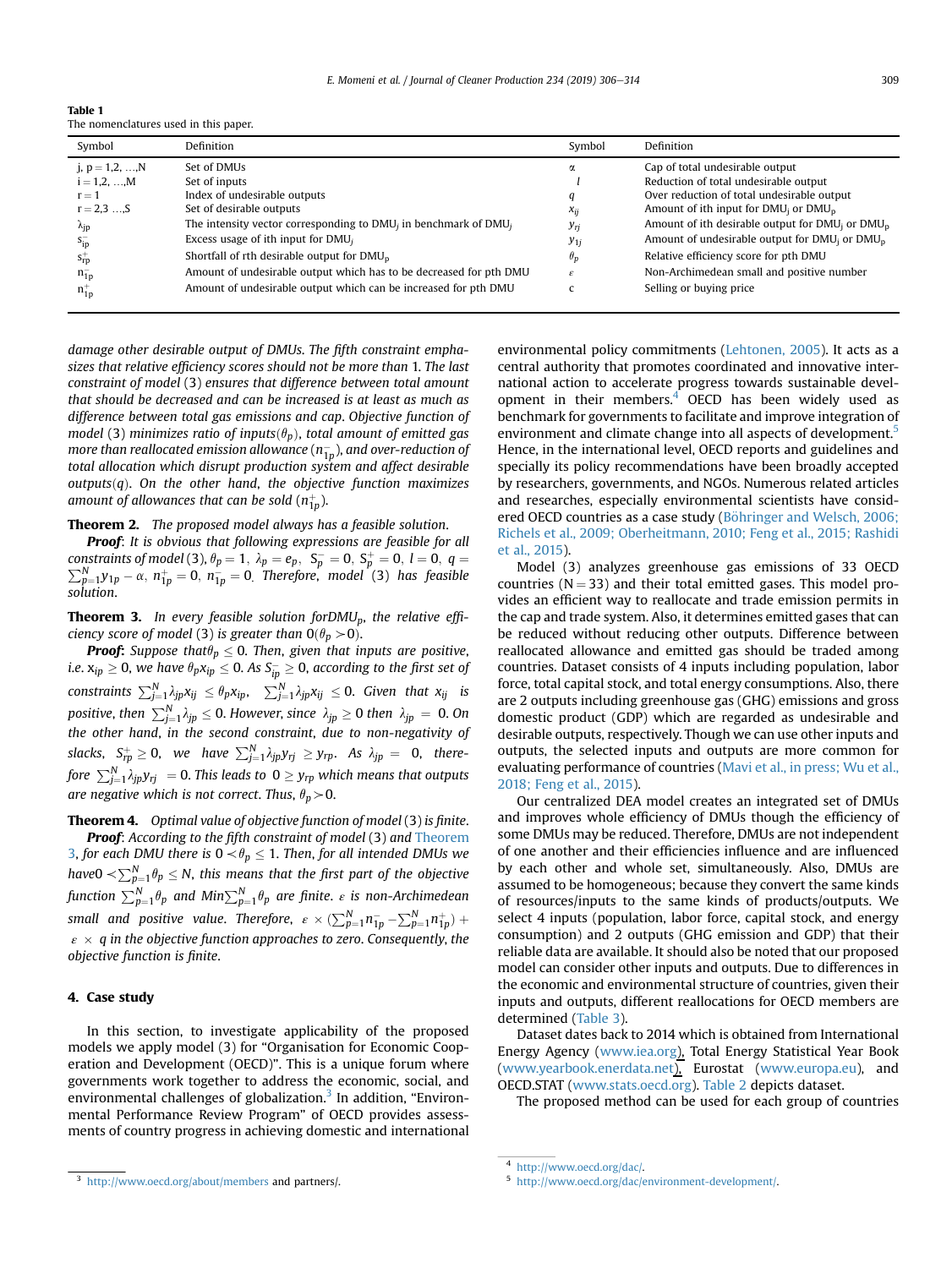#### <span id="page-4-0"></span>Table 2

Dataset of inputs and outputs for OECD countries (2014).

| Countries              | Inputs                       |                               | Outputs                      |                                      |                             |                    |
|------------------------|------------------------------|-------------------------------|------------------------------|--------------------------------------|-----------------------------|--------------------|
| (DMUs)                 | Population (1000<br>persons) | Labor force (1000<br>persons) | Capital stock<br>$(1000000\$ | Energy consumption (1000000<br>tons) | GHG Emission (1000<br>tons) | GDP<br>$(1000000\$ |
| Australia              | 23491                        | 12335.8                       | 3944975.5                    | 127.252                              | 522397.1                    | 1077535.2          |
| Austria                | 8468.6                       | 4357.7                        | 1891024.38                   | 32.671                               | 76332.6                     | 369329.5           |
| Belgium                | 11227.3                      | 4967                          | 2300616                      | 53.987                               | 113866.6                    | 459555.3           |
| Canada                 | 35540                        | 19189.3                       | 6097224.5                    | 256.375                              | 732418.9                    | 1515437.6          |
| Chile                  | 17819.1                      | 8442.7                        | 1166427.75                   | 38.841                               | 97276.3                     | 375593.3           |
| Czech Republic         | 10524.8                      | 5297.9                        | 1733171.12                   | 41.293                               | 123650.7                    | 313253.4           |
| Denmark                | 5627.2                       | 2889.8                        | 1079511.12                   | 16.905                               | 52166.8                     | 253126.2           |
| Estonia                | 1315.8                       | 682.8                         | 150939.28                    | 6.726                                | 21059.2                     | 34181.7            |
| Finland                | 5472                         | 2699                          | 1003242.06                   | 34.592                               | 59029                       | 207831.4           |
| France                 | 64062.3                      | 29499.5                       | 12076728                     | 243.521                              | 464417.8                    | 2455870            |
| Germany                | 80896                        | 41943                         | 15146735                     | 310.713                              | 900202.2                    | 3473467.5          |
| Greece                 | 10926.8                      | 4819.2                        | 2004816.37                   | 24.429                               | 101403.3                    | 255977.8           |
| Hungary                | 9863                         | 4444.1                        | 1065811.75                   | 22.772                               | 57223.6                     | 235520             |
| Iceland                | 327.4                        | 187                           | 59350.67                     | 6.058                                | 4596.8                      | 13980              |
| Ireland                | 4609.9                       | 2156.1                        | 991600.87                    | 13.562                               | 58253.7                     | 269794.2           |
| Italy                  | 60447.9                      | 25514.9                       | 13027931                     | 151.027                              | 418587.2                    | 2013578.9          |
| Japan                  | 127298                       | 65770                         | 18236474                     | 443.354                              | 1363862.3                   | 4436993.5          |
| Korea                  | 50424                        | 26535.9                       | 6839375                      | 276.69                               | 697707.98                   | 1741967.1          |
| Luxembourg             | 549                          | 396.1                         | 180698.06                    | 4.215                                | 10770.6                     | 49821              |
| Mexico                 | 119713                       | 51836.8                       | 6677512                      | 189.113                              | 701360.1                    | 1939052.3          |
| Netherlands            | 16804.8                      | 8964.8                        | 3507223.25                   | 76.807                               | 186845.4                    | 769031.7           |
| New Zealand            | 4509.7                       | 2455                          | 459617.12                    | 20.894                               | 81104.4                     | 151788             |
| Norway                 | 5137                         | 2734                          | 1294501.25                   | 30.697                               | 53155.8                     | 307690.7           |
| Poland                 | 38484                        | 17428                         | 2073986.87                   | 94.456                               | 380037.6                    | 931796             |
| Portugal               | 10457.3                      | 5225.6                        | 1937154.75                   | 21.396                               | 64492.1                     | 276229.6           |
| Slovak Republic 5415.9 |                              | 2715.3                        | 522355.84                    | 16.18                                | 40638.7                     | 152340.8           |
| Slovenia               | 2061.6                       | 1015.4                        | 338292.25                    | 6.681                                | 16582.3                     | 58189.6            |
| Spain                  | 46464.1                      | 22954.6                       | 8438931                      | 116.68                               | 328926.3                    | 1472316.5          |
| Sweden                 | 9609                         | 5153.6                        | 1774148                      | 48.168                               | 54382.7                     | 432516.4           |
| Switzerland            | 8140                         | 5102.6                        | 1907268.12                   | 25.057                               | 48605.2                     | 446085.7           |
| Turkey                 | 76902.9                      | 28786                         | 4605440.5                    | 124.013                              | 467550.4                    | 1424172.3          |
| United Kingdom 63650   |                              | 32638.9                       | 11811327                     | 189.34                               | 527203.4                    | 2476524.3          |
| <b>United States</b>   | 316498                       | 156772.2                      | 52849892                     | 2216.787                             | 6870454.4                   | 17348070           |

and for each percent reduction in each period. Since countries in Kyoto protocol pledged to reduce GHG emission by 8% between  $2008$  and  $2012$ ,  $6$  we assume that OECD countries want to reduce their total emission with the same percentage. On the other hand, 2014 is the most recent year in which all necessary data are available. In 2014, total GHG emission for these countries was 15696561 thousand tons. So these countries should reduce 8% GHG emissions, i.e. 1255725 thousand tons. This means that cap is 14440836 thousand tons. We want to know whether there is a need to change initial allocation of emission permits and how countries should trade with their unused allowances. We consider price of trading to be one hundred thousand per ton gas emission. By running model (3), the efficiency scores of countries and amount of increasing or decreasing the emission allowance are reported in [Table 3](#page-5-0).

As is seen in the second column of [Table 3,](#page-5-0) the efficiency score of countries are less than or equal to 1. Therefore, they are classified into inefficient and efficient countries. Inefficient countries should seek to improve their efficiency status. Third column shows reduction of emissions which their sum is equal to 1635913. The last column reports amounts that countries can add to their emissions or sell their emission quota which their sum is equal to 380188. Therefore, total amount of emission permits that countries should reduce (1635913) is more than total amount that countries can sell (380138). As a result, difference between them (i.e., 1255725) is equal to the amount which should be reduced from total GHG emissions. Therefore, total centralized emission reallocation level is 14440836 thousand tons.

We also focus on the relation between the countries' efficiency and the reallocation level. It is seen that countries like Ireland, Luxembourg, Poland, and United States are efficient ( $\theta_p = 1$ ) and there is no need to change their emission levels. Other countries such as Australia, Belgium, and Canada are inefficient ( $\theta_p$  < 1) which have to decrease their emission  $(n_{1p} > 0)$  or should buy emission allowance. Other countries such as Austria, Chile, and Denmark are allowed to increase their emissions or can sell their emission allowance $(n_{1p}^{\dagger} > 0)$ . There is no over-reduction of total allocation $(q)$ which disrupts production system.

## 5. Sensitivity analysis

Optimum solution of model (3) depends on  $\alpha$  (cap) which is determined in protocols and agreements. Here, we assess impact of variations of  $\alpha$  on relative efficiency scores of countries. Therefore, sensitivity analysis is performed. [Table 4](#page-6-0) reports results given different  $\alpha$  values.

As is seen in [Table 4,](#page-6-0) efficiency scores of countries are increased by decreasing the alpha. If a DMU is efficient for an alpha, it is also efficient for smaller ones. Therefore, it is not sensitive to alpha variations. In addition, by reducing alpha, number of efficient DMUs are increased. [Fig. 1](#page-6-0) depicts changes in countries efficiencies based on  $\alpha$  variations. As is seen in [Fig. 1,](#page-6-0) when absolute values of variations are increased, relative efficiency scores are increased. When a becomes less than  $-0.4$ , there is no change in relative efficiency scores.

On the other hand, by changing  $\alpha$ , amount of emission trading among countries is changed. Here, another sensitivity analysis is

<sup>6</sup> [www.eea.europa.eu/data-and-maps/indicators/greenhouse-gas-emission](http://www.eea.europa.eu/data-and-maps/indicators/greenhouse-gas-emission-trends/greenhouse-gas-emission-trends-assessment)[trends/greenhouse-gas-emission-trends-assessment.](http://www.eea.europa.eu/data-and-maps/indicators/greenhouse-gas-emission-trends/greenhouse-gas-emission-trends-assessment)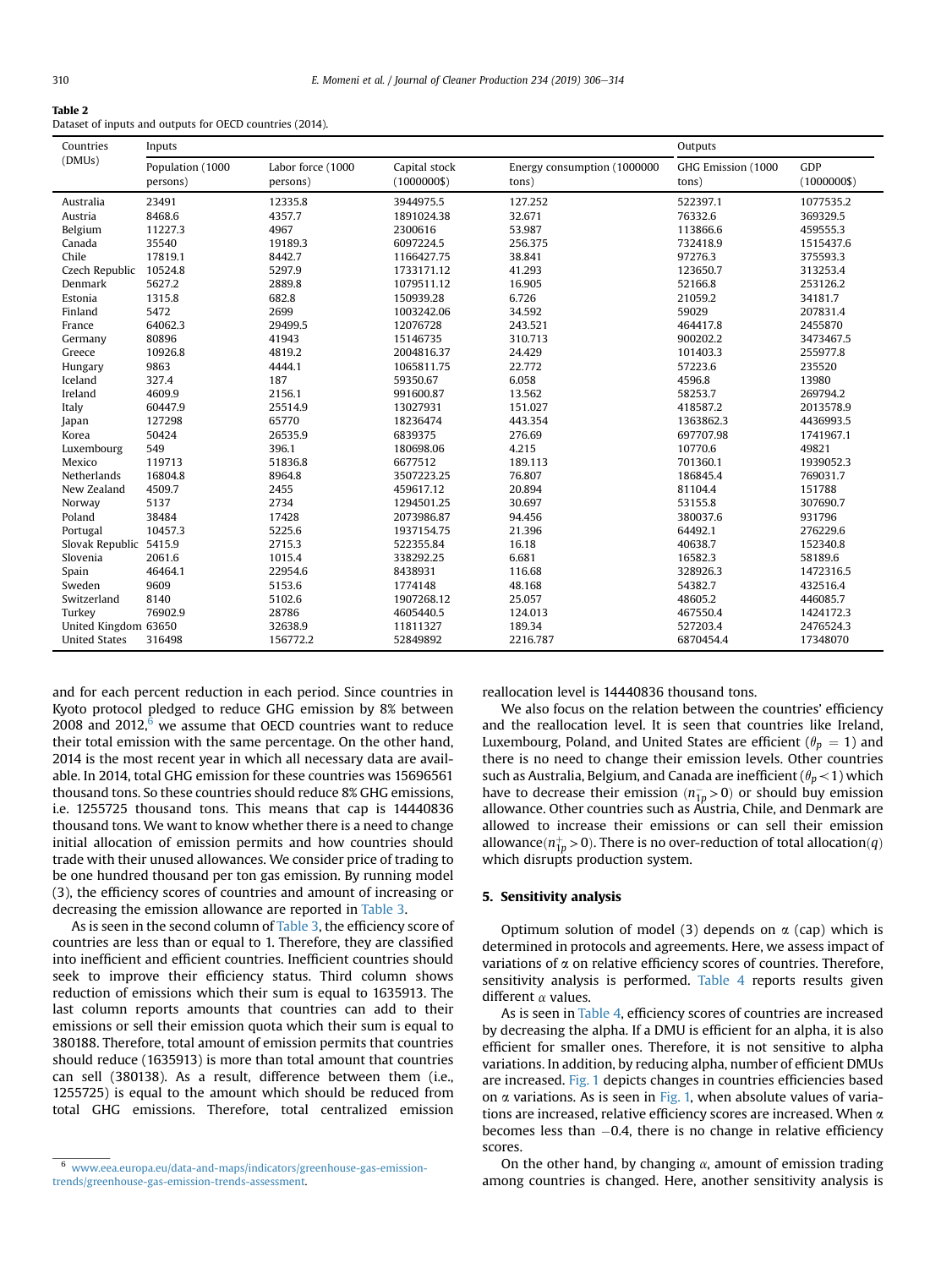#### <span id="page-5-0"></span>Table 3

Relative efficiency scores of countries and amounts of trade among them.

| Countries            | Relative efficiency scores | $n_{1n}^-$ : Amount of emission allowance<br>which should be reduced (1000 tons) | $n_{1n}^{+}$ : Amount of emission allowance<br>which can be sold (1000 tons) |
|----------------------|----------------------------|----------------------------------------------------------------------------------|------------------------------------------------------------------------------|
| Australia            | 0.869                      | 176744                                                                           |                                                                              |
| Austria              | 0.705                      |                                                                                  | 6530                                                                         |
| Belgium              | 0.736                      | 14517                                                                            |                                                                              |
| Canada               | 0.808                      | 299460                                                                           |                                                                              |
| Chile                | 0.845                      |                                                                                  | 36140                                                                        |
| Czech Republic       | 0.599                      | 37718                                                                            |                                                                              |
| Denmark              | 0.836                      |                                                                                  | 6112                                                                         |
| Estonia              | 0.639                      | 7410                                                                             |                                                                              |
| Finland              | 0.67                       |                                                                                  | 11502                                                                        |
| France               | 0.723                      |                                                                                  | 97470                                                                        |
| Germany              | 0.79                       | 52490                                                                            |                                                                              |
| Greece               | 0.527                      | 46132                                                                            |                                                                              |
| Hungary              | 0.702                      |                                                                                  | 9194                                                                         |
| Iceland              | 0.736                      |                                                                                  | 592                                                                          |
| Ireland              | $\mathbf{1}$               |                                                                                  |                                                                              |
| Italy                | 0.67                       |                                                                                  | 16182                                                                        |
| Japan                | 0.955                      | 693051                                                                           |                                                                              |
| Korea                | 0.789                      | 194870                                                                           |                                                                              |
| Luxembourg           | $\mathbf{1}$               |                                                                                  |                                                                              |
| Mexico               | 0.821                      | 65318                                                                            |                                                                              |
| Netherlands          | 0.763                      |                                                                                  | 5945                                                                         |
| New Zealand          | 0.905                      | 20319                                                                            |                                                                              |
| Norway               | 0.895                      |                                                                                  | 13362                                                                        |
| Poland               | $\mathbf{1}$               |                                                                                  |                                                                              |
| Portugal             | 0.649                      | 4848                                                                             |                                                                              |
| Slovak Republic      | 0.827                      |                                                                                  | 8945                                                                         |
| Slovenia             | 0.582                      | 1843                                                                             |                                                                              |
| Spain                | 0.639                      | 8842                                                                             |                                                                              |
| Sweden               | 0.808                      |                                                                                  | 68429                                                                        |
| Switzerland          | 0.922                      |                                                                                  | 47718                                                                        |
| Turkey               | 0.894                      | 12351                                                                            |                                                                              |
| United Kingdom       | 0.742                      |                                                                                  | 52067                                                                        |
| <b>United States</b> | 1                          |                                                                                  |                                                                              |
| Sum                  |                            | 1635913                                                                          | 380188                                                                       |

run to determine impact of  $\alpha$  on emission trading. Changes of  $\alpha$  is between  $-0.01$  and  $-0.5$ . Results are reported in [Table 5](#page-7-0). In Table 5 amounts that should be decreased  $(n_{1p}^-)$  and amounts that can be sold ( $n_{1p}^{\scriptscriptstyle +}$ ) are shown with negative and positive signs, respectively. As is seen, emission trading is affected by  $\alpha$ .

Given different alpha values, [Table 5](#page-7-0) indicates the amounts of emission trading for countries. By decreasing the alpha, countries emission reduction is increased. However, there is no change in the permit of Ireland, Luxembourg, Poland, and the United States. Therefore, it does not affect trading volume of efficient countries. In 39th row of [Table 5,](#page-7-0) difference between amount that should be decreased and amount that could be sold is exactly equal to amount that should be deducted from cap (2nd row). This implies that our model works well. In last row of [Table 4,](#page-6-0) when  $\alpha$  exceeds  $-0.3$ ,  $\rm n_{1p}^{-1}$ and  $\mathfrak{n}^+_{1\text{p}}$  remain constant and variable  $q$  takes value. This indicates that  $\alpha$  has exceeded acceptable amount. If the OECD looks for another percentage reduction, [Table 5](#page-7-0) can help it to make a suitable decision about emission permit of each country.

## 6. Managerial implications

Based on international protocols, countries should control their greenhouse emissions. In this paper, we categorize countries into three categories. The first category consists of countries that exceed acceptable amount of gas emission. This sort of countries should reduce their emitted gas or purchase emission permits. The second category consists of counties that their emitted gas is less than acceptable emission gas. This sort of countries may increase their gas emission or sell their emission permits. The third category consists of countries that are not required to change their amount of gas emissions.

The main objective of this study is to develop a novel reallocation method to help managers to determine reduction of gas emissions or selling allowance of gas emissions. There is also a way to trade emission permits among countries and they can determine amount of trades. Furthermore, our approach determines maximum reduction of gas emission for all countries.

There has been an implicit trade-off between greenhouse gas emission reduction and economic growth. Since large amount of greenhouse gas emissions has led to a lot of issues, national and international organizations have developed some protocols and agreements to force countries to reduce their greenhouse gas emissions and also to reach sustainable development. Our proposed approach reallocates greenhouse gas based on economic and environmental considerations. Countries may encounter practical political barriers to implement the results. However, it is very difficult to access political barriers of each country and their dataset. This is part of the research limitation that cannot be dealt with.

Bargaining game and common set of weight (CSW) models evaluate all DMUs with a set of weight [\(Hosseinzadeh Lot](#page-8-0)fi et al., [2000\)](#page-8-0). It can help us to identify the efficient when all DMUs are in an identical condition. Countries have different features and characteristics which affect the amounts of inputs and outputs. Although the kind of inputs and outputs are same and countries are homogeneous but in order to evaluate performance and obtain the efficiency of each country, it is necessary to assign different weights corresponding to the different amounts of inputs and outputs for each country. So assigning a common set of weights to the all inputs and outputs of these countries cannot imply the real amount of efficiencies of countries.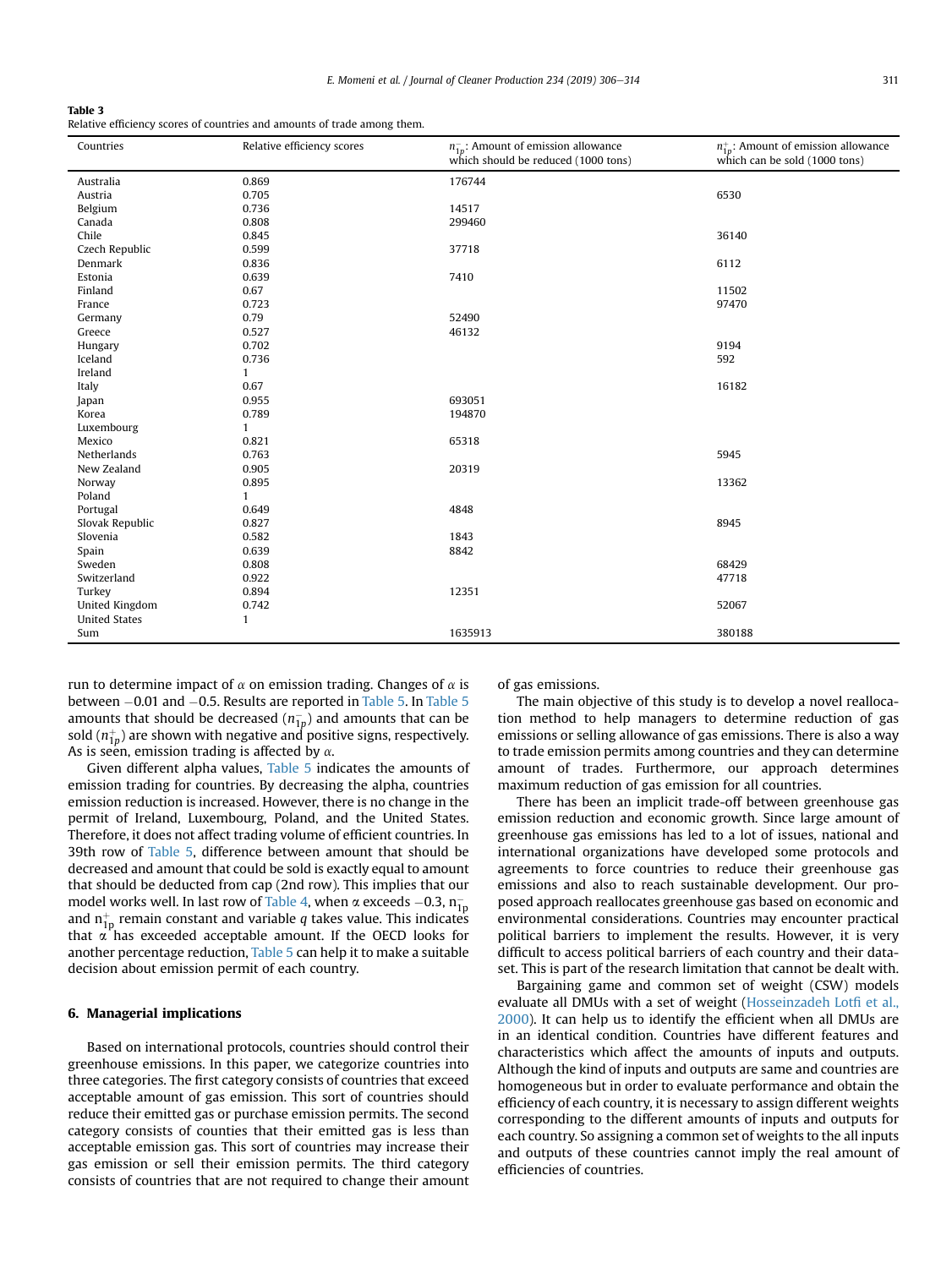## <span id="page-6-0"></span>Table 4

Relative efficiency scores of countries based on different  $\alpha$ 

| Countries            | Variations of $\alpha$ (%) |              |              |              |         |              |              |              |              |              |  |  |  |
|----------------------|----------------------------|--------------|--------------|--------------|---------|--------------|--------------|--------------|--------------|--------------|--|--|--|
|                      | $-0.5$                     | $-0.4$       | $-0.3$       | $-0.2$       | $-0.15$ | $-0.1$       | $-0.05$      | $-0.02$      | $-0.01$      | 0            |  |  |  |
| Australia            | $\mathbf{1}$               | $\mathbf{1}$ | $\mathbf{1}$ | 0.905        | 0.874   | 0.869        | 0.869        | 0.869        | 0.869        | 0.873        |  |  |  |
| Austria              | 0.969                      | 0.969        | 0.969        | 0.705        | 0.705   | 0.705        | 0.705        | 0.705        | 0.705        | 0.705        |  |  |  |
| Belgium              |                            |              |              | 0.736        | 0.736   | 0.736        | 0.736        | 0.736        | 0.736        | 0.736        |  |  |  |
| Canada               |                            | 1            |              | 0.847        | 0.822   | 0.822        | 0.79         | 0.764        | 0.764        | 0.764        |  |  |  |
| Chile                | 1                          | $\mathbf{1}$ |              | 0.845        | 0.845   | 0.845        | 0.845        | 0.845        | 0.845        | 0.845        |  |  |  |
| Czech Republic       | 0.773                      | 0.773        | 0.773        | 0.599        | 0.599   | 0.599        | 0.599        | 0.599        | 0.599        | 0.599        |  |  |  |
| Denmark              |                            | 1            | 1            | 0.836        | 0.836   | 0.836        | 0.836        | 0.836        | 0.836        | 0.836        |  |  |  |
| Estonia              | 0.668                      | 0.668        | 0.668        | 0.639        | 0.639   | 0.639        | 0.639        | 0.639        | 0.639        | 0.639        |  |  |  |
| Finland              | 0.886                      | 0.886        | 0.886        | 0.67         | 0.67    | 0.67         | 0.67         | 0.67         | 0.67         | 0.67         |  |  |  |
| France               | 0.952                      | 0.952        | 0.952        | 0.864        | 0.79    | 0.723        | 0.723        | 0.711        | 0.709        | 0.709        |  |  |  |
| Germany              | 0.98                       | 0.98         | 0.98         | 0.98         | 0.964   | 0.879        | 0.79         | 0.79         | 0.792        | 0.793        |  |  |  |
| Greece               | 0.608                      | 0.608        | 0.608        | 0.527        | 0.527   | 0.527        | 0.527        | 0.527        | 0.527        | 0.527        |  |  |  |
| Hungary              | 0.945                      | 0.945        | 0.945        | 0.702        | 0.702   | 0.702        | 0.702        | 0.702        | 0.702        | 0.702        |  |  |  |
| Iceland              | 0.736                      | 0.736        | 0.736        | 0.736        | 0.736   | 0.736        | 0.736        | 0.736        | 0.736        | 0.736        |  |  |  |
| Ireland              | 1                          | 1            | 1            | $\mathbf{1}$ | 1       | $\mathbf{1}$ | 1            | $\mathbf{1}$ | $\mathbf{1}$ | $\mathbf{1}$ |  |  |  |
| Italy                | 0.903                      | 0.903        | 0.903        | 0.686        | 0.686   | 0.686        | 0.67         | 0.67         | 0.67         | 0.67         |  |  |  |
| Japan                |                            | 1            | 1            | $\mathbf{1}$ | 1       | 0.955        | 0.821        | 0.781        | 0.785        | 0.8          |  |  |  |
| Korea                |                            |              |              | 0.982        | 0.789   | 0.789        | 0.789        | 0.751        | 0.751        | 0.752        |  |  |  |
| Luxembourg           |                            |              |              | $\mathbf{1}$ | 1       | $\mathbf{1}$ | 1            | $\mathbf{1}$ | $\mathbf{1}$ | $\mathbf{1}$ |  |  |  |
| Mexico               |                            |              |              | 0.967        | 0.821   | 0.821        | 0.821        | 0.821        | 0.821        | 0.821        |  |  |  |
| Netherlands          | 0.981                      | 0.981        | 0.981        | 0.769        | 0.769   | 0.763        | 0.763        | 0.763        | 0.763        | 0.763        |  |  |  |
| New Zealand          |                            | 1            | 1            | 0.905        | 0.905   | 0.905        | 0.905        | 0.905        | 0.905        | 0.905        |  |  |  |
| Norway               |                            |              |              | 0.895        | 0.895   | 0.895        | 0.895        | 0.895        | 0.895        | 0.895        |  |  |  |
| Poland               |                            | 1            |              | $\mathbf{1}$ |         | 1            | 1            | 1            | 1            | $\mathbf{1}$ |  |  |  |
| Portugal             | 0.725                      | 0.725        | 0.725        | 0.649        | 0.649   | 0.649        | 0.649        | 0.649        | 0.649        | 0.649        |  |  |  |
| Slovak Republic      | 1                          | $\mathbf{1}$ | $\mathbf{1}$ | 0.827        | 0.827   | 0.827        | 0.827        | 0.827        | 0.827        | 0.827        |  |  |  |
| Slovenia             | 0.71                       | 0.71         | 0.71         | 0.582        | 0.582   | 0.582        | 0.582        | 0.582        | 0.582        | 0.582        |  |  |  |
| Spain                | 0.746                      | 0.746        | 0.746        | 0.744        | 0.639   | 0.639        | 0.639        | 0.639        | 0.639        | 0.639        |  |  |  |
| Sweden               |                            | 1            | $\mathbf{1}$ | 0.808        | 0.808   | 0.808        | 0.808        | 0.808        | 0.808        | 0.808        |  |  |  |
| Switzerland          | 1                          |              |              | 0.922        | 0.922   | 0.922        | 0.922        | 0.922        | 0.922        | 0.922        |  |  |  |
| Turkey               | 1                          | 1            |              | 0.894        | 0.894   | 0.894        | 0.894        | 0.894        | 0.894        | 0.894        |  |  |  |
| United Kingdom       | 0.896                      | 0.896        | 0.896        | 0.896        | 0.886   | 0.742        | 0.742        | 0.742        | 0.742        | 0.742        |  |  |  |
| <b>United States</b> | $\mathbf{1}$               | $\mathbf{1}$ | $\mathbf{1}$ | $\mathbf{1}$ | 1       | 1            | $\mathbf{1}$ | $\mathbf{1}$ | $\mathbf{1}$ | $\mathbf{1}$ |  |  |  |



Fig. 1. Changes in countries efficiencies given  $\alpha$  variation.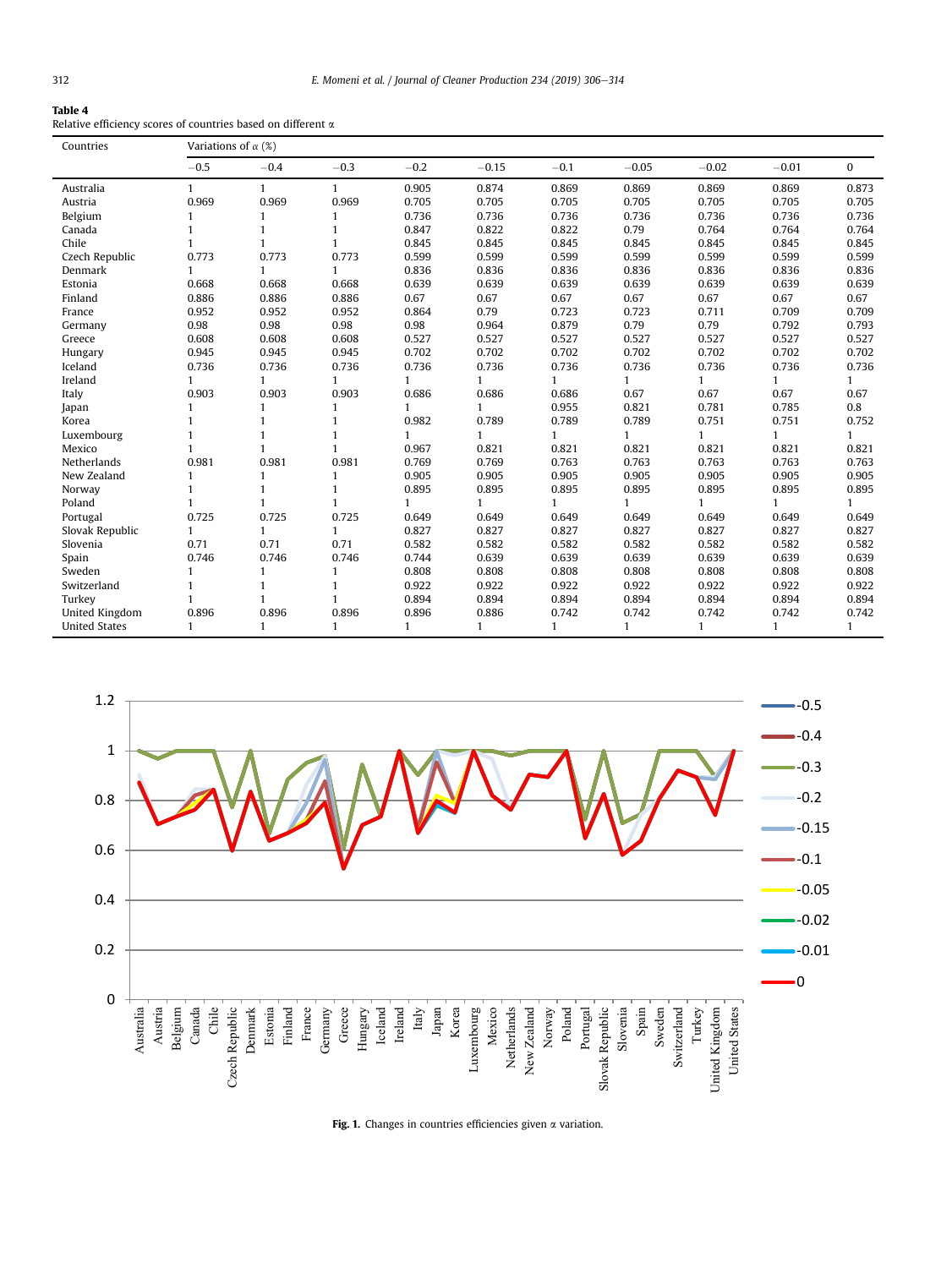<span id="page-7-0"></span>

| Table 5                                  |  |  |
|------------------------------------------|--|--|
| Impact of $\alpha$ variation on emission |  |  |

trading.

| $\mathbf{1}$ | Variations of $\alpha$ (%)                    | $-0.5$    | $-0.4$    | $-0.3$    | $-0.2$    | $-0.15$      | $-0.1$    | $-0.05$   | $-0.02$   | $-0.01$   |
|--------------|-----------------------------------------------|-----------|-----------|-----------|-----------|--------------|-----------|-----------|-----------|-----------|
| 2            | Amounts that should be decreased from the cap | 4359422   | 4359422   | 4359422   | 3139313   | 2354485      | 1569657   | 784828    | 313932    | 156967    |
| 3            | Australia                                     | $-308048$ | $-308048$ | $-308048$ | $-243176$ | $-187564$    | $-176744$ | $-176744$ | $-176744$ | $-176744$ |
| 5            | Austria                                       | $-36090$  | $-36090$  | $-36090$  | 6530      | 6530         | 6530      | 6530      | 6530      | 6530      |
| 6            | Belgium                                       | $-56555$  | $-56555$  | $-56555$  | $-14517$  | $-14517$     | $-14517$  | $-14517$  | $-14517$  | $-14517$  |
| 7            | Canada                                        | $-524709$ | $-524709$ | $-524709$ | $-365394$ | $-338439$    | $-338439$ | $-248459$ | $-144754$ | $-144754$ |
| 8            | Chile                                         |           |           |           | 36140     | 36140        | 36140     | 36140     | 36140     | 36140     |
| 9            | Czech Republic                                | $-89518$  | $-89518$  | $-89518$  | $-37718$  | $-37718$     | $-37718$  | $-37718$  | $-37718$  | $-37718$  |
| 10           | Denmark                                       | $-24209$  | $-24209$  | $-24209$  | 6112      | 6112         | 6112      | 6112      | 6112      | 6112      |
| 11           | Estonia                                       | $-10493$  | $-10493$  | $-10493$  | $-7410$   | $-7410$      | $-7410$   | $-7410$   | $-7410$   | $-7410$   |
| 12           | Finland                                       | $-36383$  | $-36383$  | $-36383$  | 11502     | 11502        | 11502     | 11502     | 11502     | 11502     |
| 13           | France                                        | $-196827$ | $-196827$ | $-196827$ | $-131501$ | $-41546$     | 97470     | 97470     | 170752    | 184755    |
| 14           | Germany                                       | $-521735$ | $-521735$ | $-521735$ | $-521735$ | $-497340$    | $-283418$ | $-52490$  | $-52490$  | $-6313$   |
| 15           | Greece                                        | $-73512$  | $-73512$  | $-73512$  | $-46132$  | $-46132$     | $-46132$  | $-46132$  | $-46132$  | $-46132$  |
| 16           | Hungary                                       | $-31561$  | $-31561$  | $-31561$  | 9194      | 9194         | 9194      | 9194      | 9194      | 9194      |
| 17           | Iceland                                       | 592       | 592       | 592       | 592       | 592          | 592       | 592       | 592       | 592       |
| 18           | Ireland                                       |           |           |           |           |              |           |           |           |           |
| 19           | Italy                                         | $-199188$ | $-199188$ | $-199188$ | $-27841$  | $-27841$     | $-27841$  | 16182     | 16182     | 16182     |
| 20           | Japan                                         | $-805006$ | $-805006$ | $-805006$ | $-805006$ | $-805006$    | $-693052$ | $-273156$ | $-142944$ | $-46156$  |
| 21           | Korea                                         | $-437749$ | $-437749$ | $-437749$ | $-421486$ | $-194870$    | $-194870$ | $-194870$ | $-31175$  | $-31175$  |
| 22           | Luxembourg                                    |           |           |           |           |              |           |           |           |           |
| 23           | Mexico                                        | $-284953$ | $-284953$ | $-284953$ | $-255115$ | $-65318$     | $-65318$  | $-65318$  | $-65318$  | $-65318$  |
| 24           | Netherlands                                   | $-103052$ | $-103052$ | $-103052$ | $-6839$   | $-6839$      | 5945      | 5945      | 5945      | 5945      |
| 25           | New Zealand                                   | $-36889$  | $-36889$  | $-36889$  | $-20319$  | $-20319$     | $-20319$  | $-20319$  | $-20319$  | $-20319$  |
| 26           | Norway                                        |           |           |           | 13362     | 13362        | 13362     | 13362     | 13362     | 13362     |
| 27           | Poland                                        |           |           |           |           |              |           |           |           |           |
| 28           | Portugal                                      | $-34394$  | $-34394$  | $-34394$  | $-4848$   | $-4848$      | $-4848$   | $-4848$   | $-4848$   | $-4848$   |
| 29           | Slovak Republic                               | $-7147$   | $-7147$   | $-7147$   | 8945      | 8945         | 8945      | 8945      | 8945      | 8945      |
| 30           | Slovenia                                      | $-9254$   | $-9254$   | $-9254$   | $-1843$   | $-1843$      | $-1843$   | $-1843$   | $-1843$   | $-1843$   |
| 31           | Spain                                         | $-168503$ | $-168503$ | $-168503$ | $-167240$ | $-8842$      | $-8842$   | $-8842$   | $-8842$   | $-8842$   |
| 32           | Sweden                                        |           |           |           | 68429     | 68429        | 68429     | 68429     | 68429     | 68429     |
| 33           | Switzerland                                   |           |           |           | 47718     | 47718        | 47718     | 47718     | 47718     | 47718     |
| 34           | Turkey                                        | $-106863$ | $-106863$ | $-106863$ | $-12351$  | $-12351$     | $-12351$  | $-12351$  | $-12351$  | $-12351$  |
| 35           | United Kingdom                                | $-257362$ | $-257362$ | $-257362$ | $-257362$ | $-244264$    | 52067     | 52067     | 52067     | 52067     |
| 36           | <b>United States</b>                          |           |           |           |           |              |           |           |           |           |
| 37           | Total amount should decrease, $n_{1p}^-$      | 4360014   | 4360014   | 4360014   | 3347843   | 2563015      | 1933670   | 1165024   | 767410    | 624447    |
| 38           | Total amount can be sold, $n_{1p}^+$          | 592       | 592       | 592       | 208530    | 208530       | 364013    | 380195    | 453478    | 467480    |
| 39           | Difference between the two above              | 4359422   | 4359422   | 4359422   | 3139313   | 2354485      | 1569657   | 784828    | 313932    | 156967    |
| 40           | q                                             | 3488859   | 1919203   | 349547    | 0         | $\mathbf{0}$ | 0         | 0         | $\bf{0}$  | 0         |

## 7. Conclusions and future research

Today, there is a deep concern over environmental protection and sustainability in national and international levels. In this sense, greenhouse gases emission is the main issue that causes global warming, climate change, and related disasters. This problem has led to a worldwide effort to reduce greenhouse gases emission and countries should observe it as an undesirable output. Market based approaches have been applied effectively to provide intensity for reducing greenhouse gas emissions and making countries more sustainable. Cap-and-trade policy is one of the most important, practical, and cost-effective market based approaches (Betsill and Hoffmann, 2011; Wagner, 2013). Upper limit of emission is considered as cap and countries can trade their allocated emission allowances. Fair reallocation of emission allowance among countries is a crucial subject in controlling emission permit and trade mechanism.

This paper developed a centralized DEA model for reallocation of emission allowances of countries. Our proposed model considered all countries in an integrated way so that emission allowances were reallocated according to their inputs and outputs. Note that countries emission and total of them were considered as undesirable output and cap. Countries with lower emission than their reallocated permit could emit more or sell their extra permits in emissions trading market. On the other hand, when countries' emission was higher than their reallocated permit they should reduce their emissions or buy permits from other countries. Reallocation of emission permit among OECD countries was conducted

to illustrate the applicability of proposed model. Finally, sensitivity analysis was run to determine impact of variations in caps on relative efficiency scores and amount of reallocated emission allowances.

We recommend similar researches for centralized reallocation in presence of imprecise data. Another research can be repeated in presence of stochastic data.

## Acknowledgments

Authors would like to thank two anonymous Reviewers for their valuable suggestions and comments.

## References

[Åhman, M., Burtraw, D., Kruger, J., Zetterberg, L., 2007. A Ten-year rule to guide the](http://refhub.elsevier.com/S0959-6526(19)32156-0/sref1) [allocation of EU emission allowances. Energy Policy 35 \(3\), 1718](http://refhub.elsevier.com/S0959-6526(19)32156-0/sref1)–[1730](http://refhub.elsevier.com/S0959-6526(19)32156-0/sref1).<br>[Amirteimoori, A., Kordrostami, S., 2005. Allocating](http://refhub.elsevier.com/S0959-6526(19)32156-0/sref2) fixed costs and target setting: a

- [DEA-based approach. Appl. Math. Comput. 171 \(1\), 136](http://refhub.elsevier.com/S0959-6526(19)32156-0/sref2)-[151.](http://refhub.elsevier.com/S0959-6526(19)32156-0/sref2)
- [Amirteimoori, A., Tabar, M.M., 2010. Resource allocation and target setting in data](http://refhub.elsevier.com/S0959-6526(19)32156-0/sref3) [envelopment analysis. Expert Syst. Appl. 37 \(4\), 3036](http://refhub.elsevier.com/S0959-6526(19)32156-0/sref3)-[3039.](http://refhub.elsevier.com/S0959-6526(19)32156-0/sref3)
- [Andersen, J.L., Bogetoft, P., 2007. Gains from quota trade: theoretical models and an](http://refhub.elsevier.com/S0959-6526(19)32156-0/sref4) application to the Danish fi[shery. Eur. Rev. Agric. Econ. 34 \(1\), 105](http://refhub.elsevier.com/S0959-6526(19)32156-0/sref4)-[127.](http://refhub.elsevier.com/S0959-6526(19)32156-0/sref4)
- [Baumol, W.J., Oates, W.E., 1988. The Theory of Environmental Policy. Cambridge](http://refhub.elsevier.com/S0959-6526(19)32156-0/sref6) [University Press](http://refhub.elsevier.com/S0959-6526(19)32156-0/sref6).
- [Betsill, M., Hoffmann, M.J., 2011. The contours of](http://refhub.elsevier.com/S0959-6526(19)32156-0/sref7) "cap and trade": the evolution of [emissions trading systems for greenhouse gases. Rev. Pol. Res. 28 \(1\), 83](http://refhub.elsevier.com/S0959-6526(19)32156-0/sref7)-[106.](http://refhub.elsevier.com/S0959-6526(19)32156-0/sref7)
- [Bi, G., Ding, J., Luo, Y., Liang, L., 2011. Resource allocation and target setting for](http://refhub.elsevier.com/S0959-6526(19)32156-0/sref8) [parallel production system based on DEA. Appl. Math. Model. 35 \(9\),](http://refhub.elsevier.com/S0959-6526(19)32156-0/sref8)  $4270 - 4280$  $4270 - 4280$
- Böhringer, C., Welsch, H., 2006. Burden sharing in a greenhouse: egalitarianism and [sovereignty reconciled. Appl. Econ. 38 \(9\), 981](http://refhub.elsevier.com/S0959-6526(19)32156-0/sref9)-[996](http://refhub.elsevier.com/S0959-6526(19)32156-0/sref9).